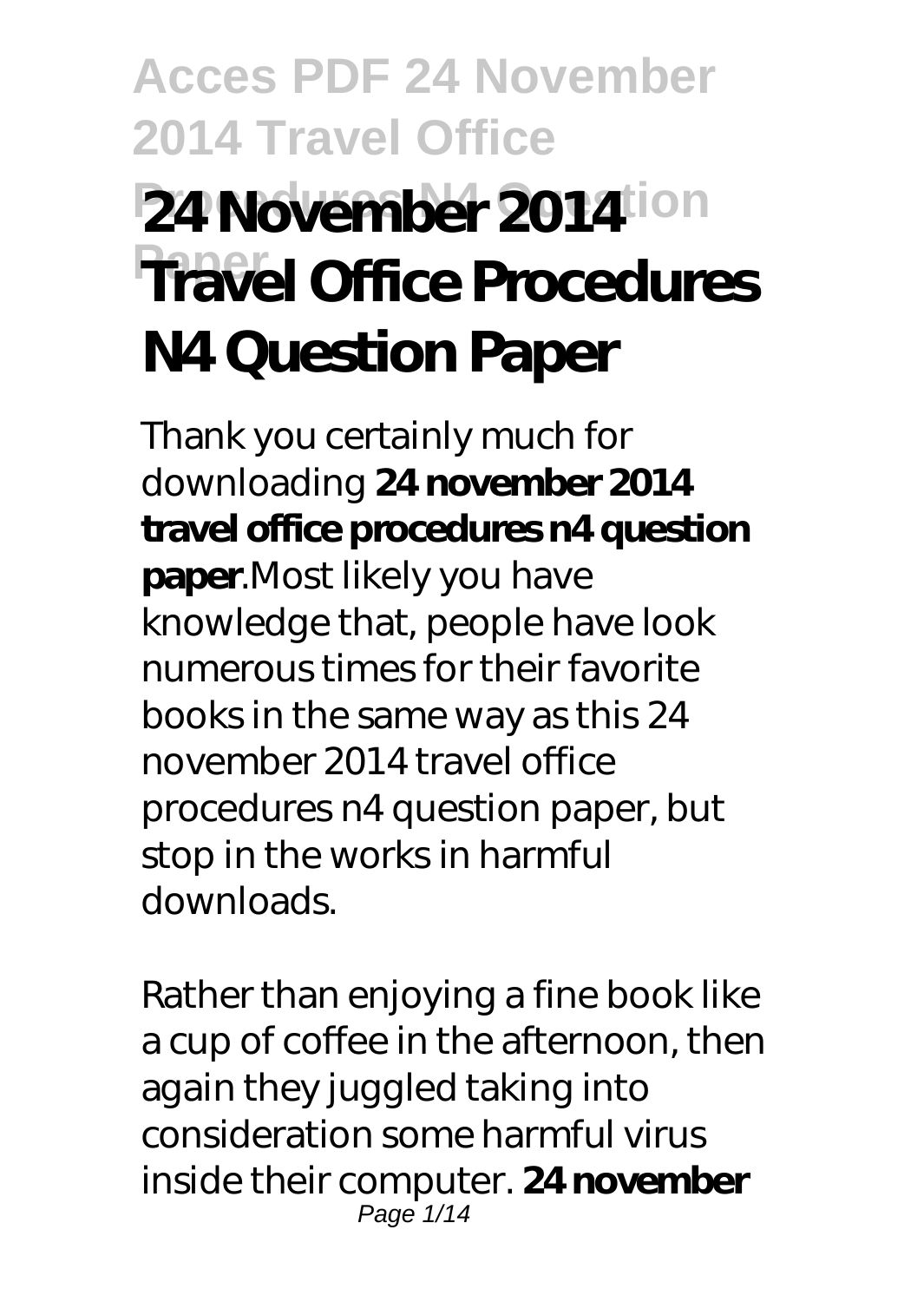**2014 travel office procedures n4 Paper question paper** is approachable in our digital library an online right of entry to it is set as public hence you can download it instantly. Our digital library saves in multiple countries, allowing you to acquire the most less latency time to download any of our books later than this one. Merely said, the 24 november 2014 travel office procedures n4 question paper is universally compatible next any devices to read.

In the Age of AI (full film) | FRONTLINE NOVEMBER TBR // Becca's Bookopoly #23 // 2020 *Come Follow Me (Insights into Mormon 7-9, November 2-8)* Libra~\"SOMEONE RETURNS \u0026 BLOWS YOUR MIND, EXPECT THE UNEXPECTED!\" (november 2020 tarot) *Scorpio ♏ Your Next 72 Hours (* Page 2/14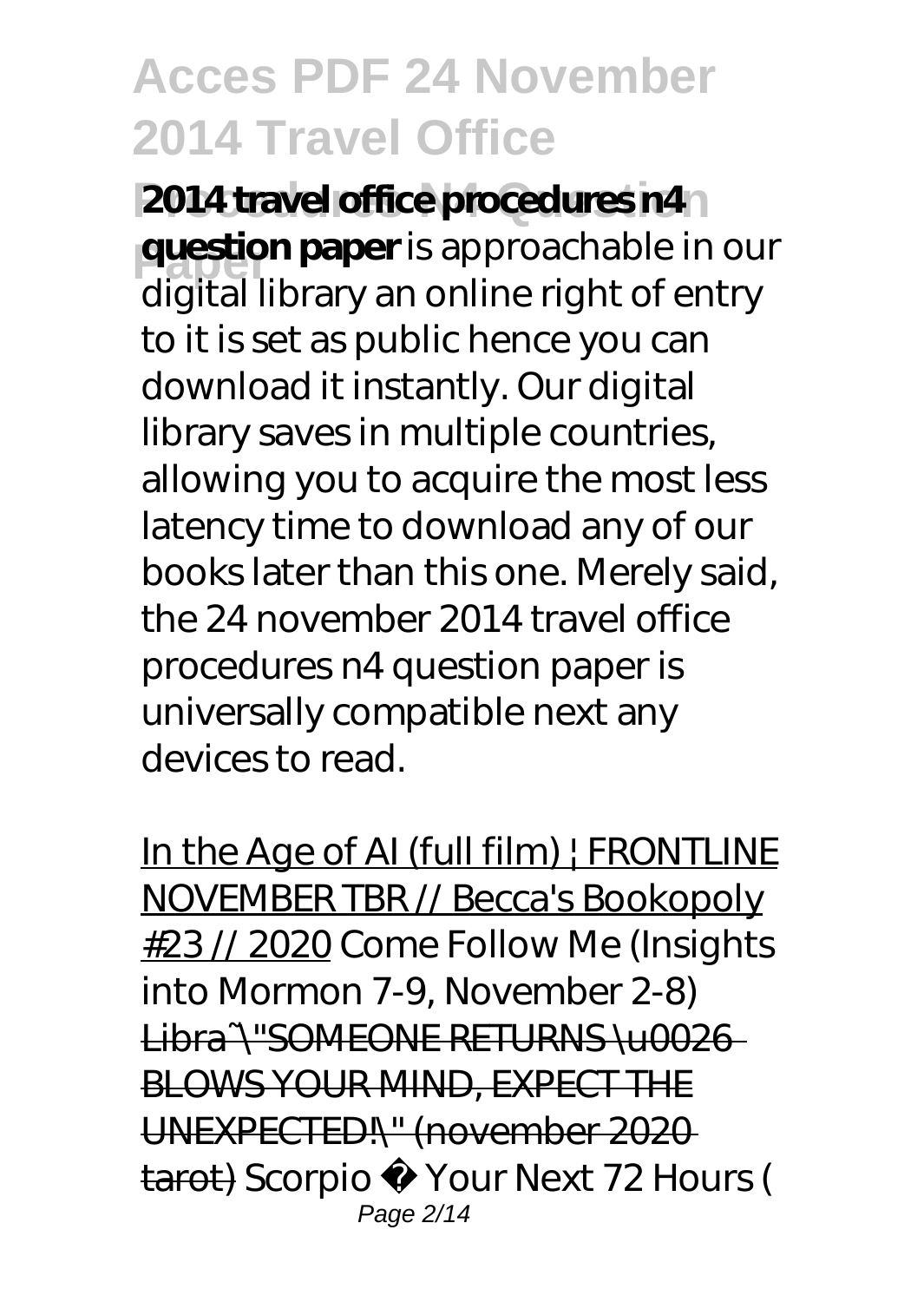*Nov. 2 - 4, 2020) General Taroton Reading* Taurus Your Next 72 Hours ( Nov. 2 - 4, 2020) General Tarot Reading **Aries ♈ Your Next 72 Hours ( Nov. 2 - 4, 2020) General Tarot Reading**

Trump can't escape his November! Sagittarius Your Next 72 Hours(Nov. 2 - 4, 2020) General Tarot Reading Costco Shopping Trip Upcoming HOLIDAY SAVINGS / OUR PICKS Finds starts November 5 - 19! Thanksgiving Gemini Your Next 72 Hours( Nov. 2 -**4, 2020) General Tarot Reading Virgo ♍ Your Next 72 Hours( Nov. 2 - 4, 2020) General Tarot Reading Cancer ♋ Your Next 72 Hours (Nov. 2 - 4, 2020) General Tarot Reading** *Adaalat -*

*अदालत - Kadghare Mein Judge - Episode 368 - 24th October 2014* Amazon Empire: The Rise and Reign of Jeff Bezos (full film) | FRONTLINE Page 3/14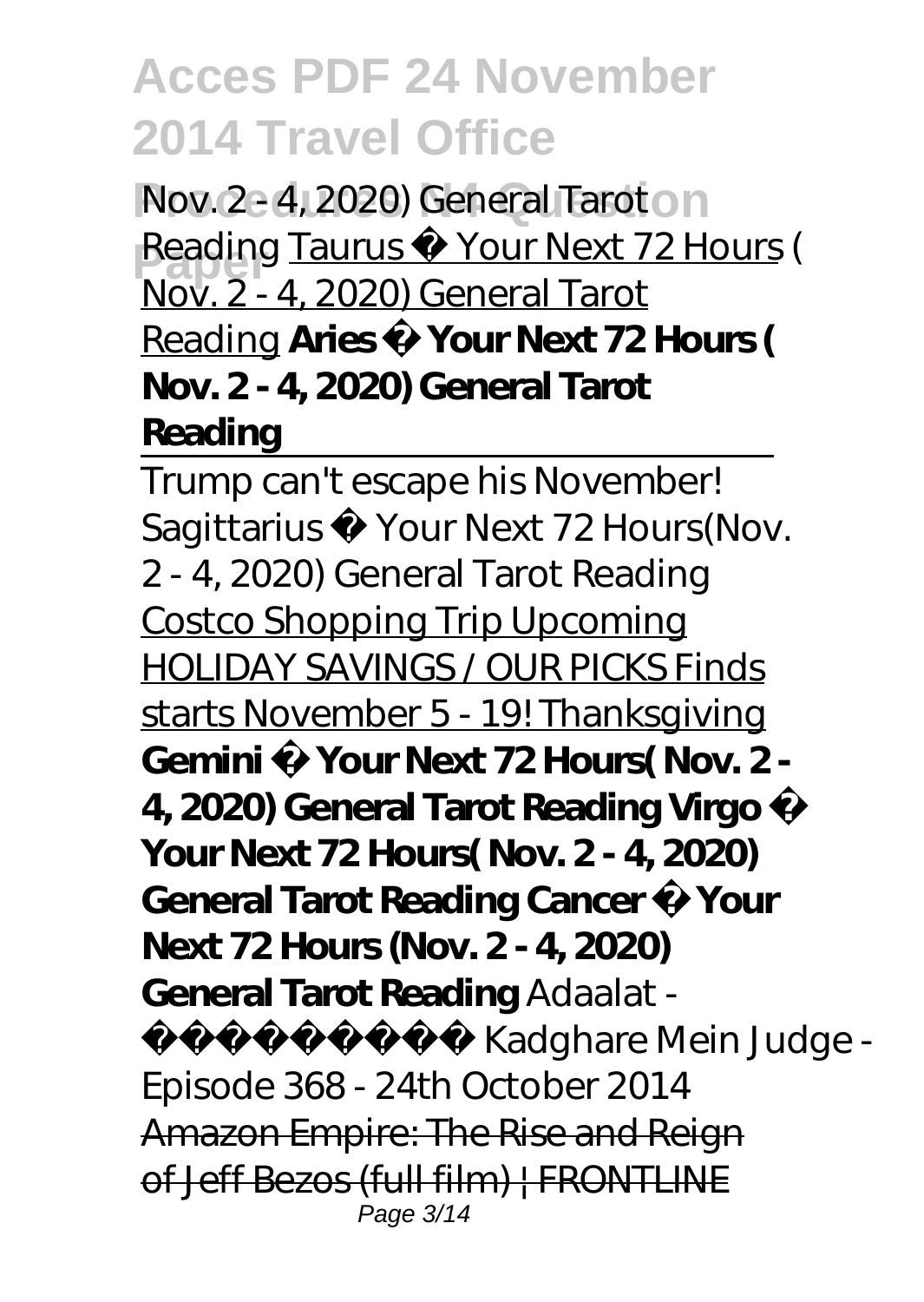**Watch Sky News live Question** 

**BARBADOS TODAY MORNING** UPDATE - November 2, 2020 NOVEMBER PHILIPPINE AIRLINES FLIGHT SCHEDULES (INTERNATIONAL) w/ Price \u0026 Slots Check! TRAVEL NFWS

2020 Vestige November 2020 offers. Big Updates on Price Change **Plan with me #1 | Nov 2 -8 | Vintage planner pages in an altered book** 24 November 2014 Travel Office If you' re reasonably satisfied that the worker has an outstanding application with the Home Office that was ... 26 November 2014. Updated document. 24 November 2014 ... Passports, travel and ...

Right to work checklist - GOV.UK TRAVEL OFFICE LIMITED - Free company information from Page 4/14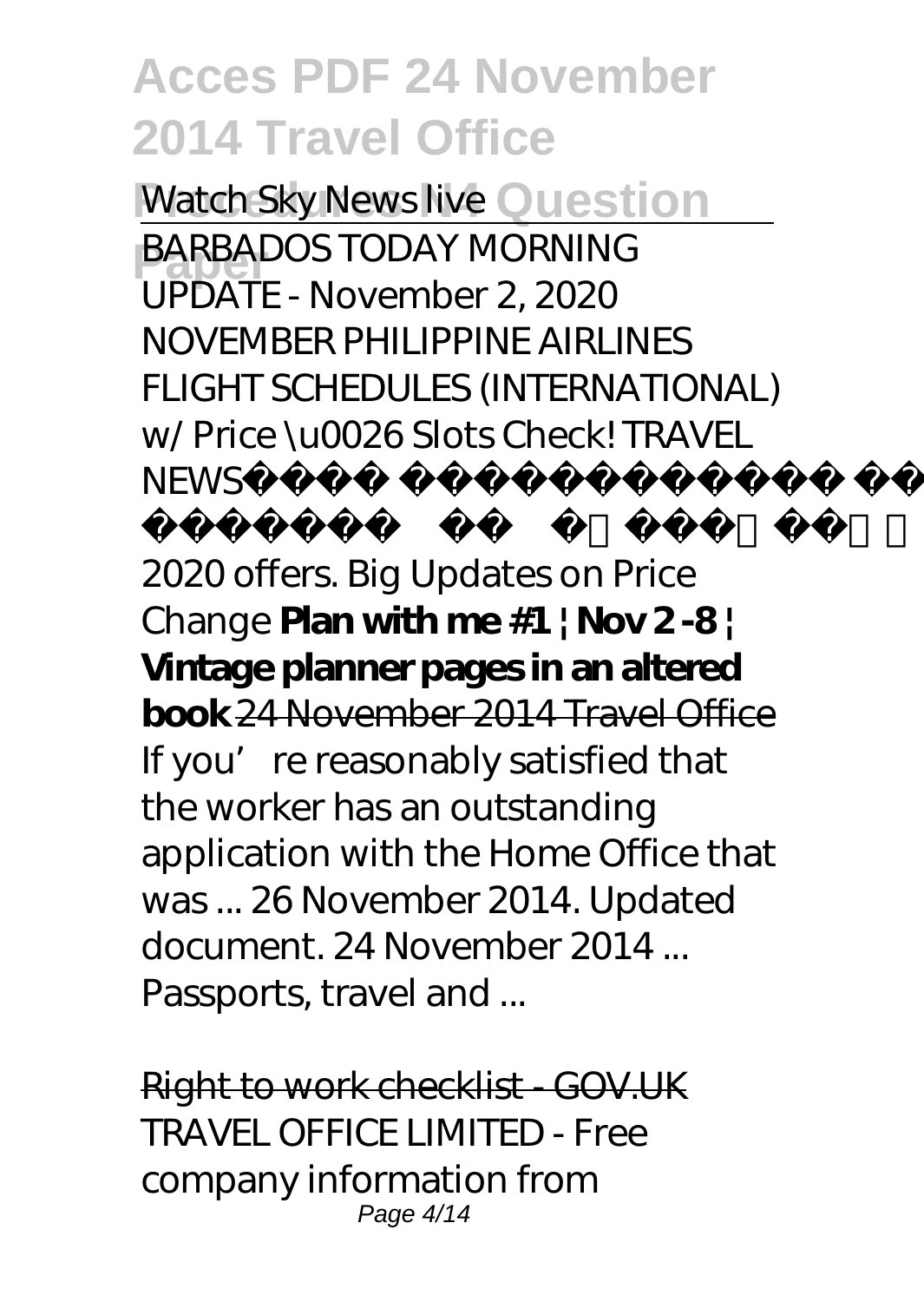Companies House including tion **registered office address, filing** history, accounts, annual return, officers, charges, business activity ... Annual return made up to 1 November 2014 with full list of shareholders Statement of capital on 2015-01-08

TRAVEL OFFICE LIMITED - Filing history (free information ... Ministers' overseas travel: January to March 2014 Quarterly lists of DECC ministers' overseas travel. Published 19 November 2014 From: Department of Energy & Climate Change. Documents...

Ministers' overseas travel: January to March 2014 - GOV UK Lisa Hillyard, Travel Counsellor, commented on her recent Page 5/14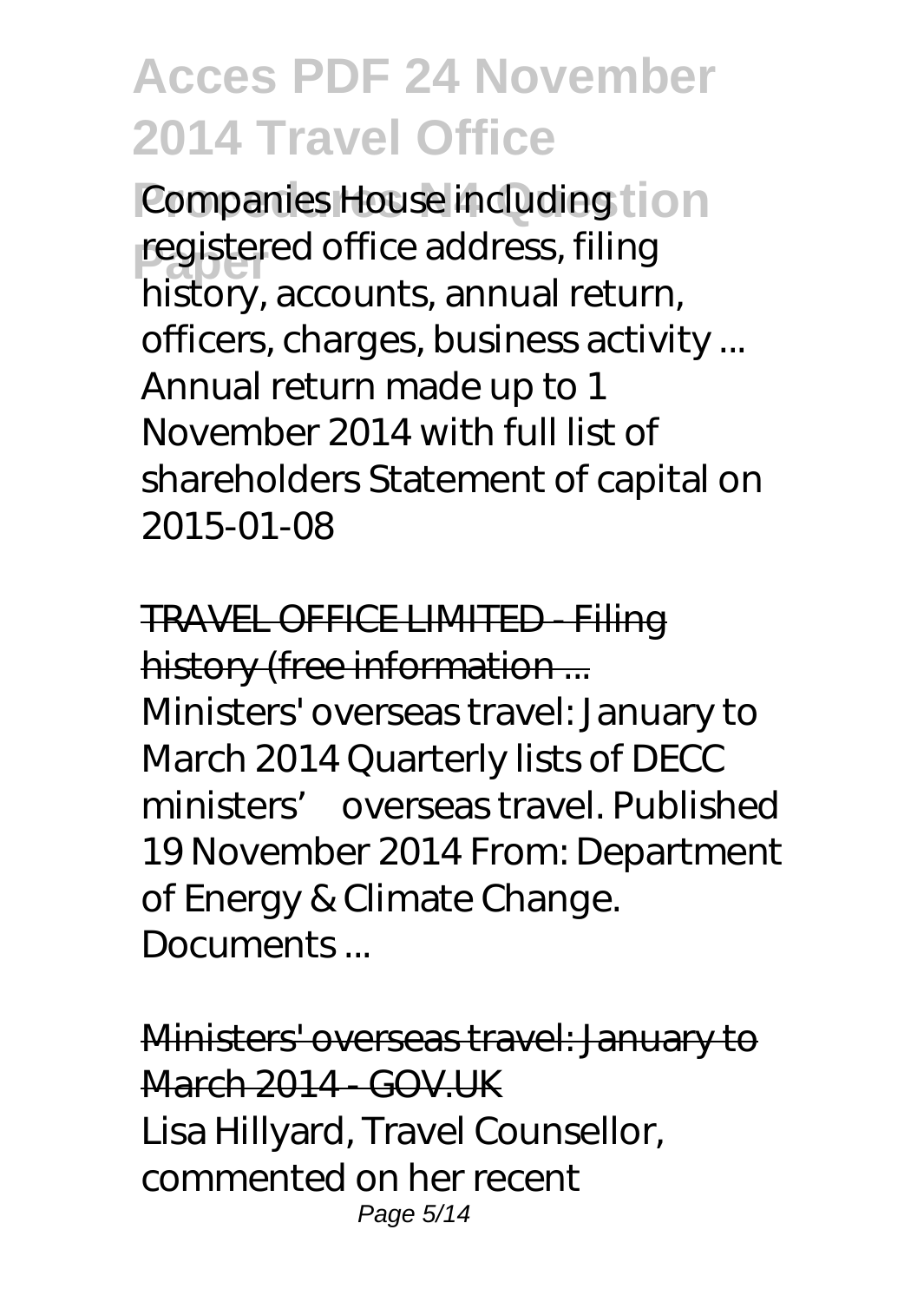experience: "e Having a 24/7 Duty Office means that while I'm in bed,<br> **PRACE** my collecture is sitting at a one of my colleagues is sitting at a desk analysing information that is coming in from around the world, enabling us to be proactive rather than reactive if a situation arises.

What is the 24/7 global Duty Office ... - Travel Counsellors The Met Office has warned commuters to check the forecast before travelling as heavy rain is set to hit the UK. ... Travel Culture ... 24 September 2019 • 6:08am.

UK weather: Warning issued as commuters facing travel ... BBC One HD Schedule Monday 24 November 2014 Mon 17 Nov Tue 18 Nov Wed 19 Nov Thu 20 Nov Fri 21 Nov Sat ... Breakfast — 24/11/2014. Page 6/14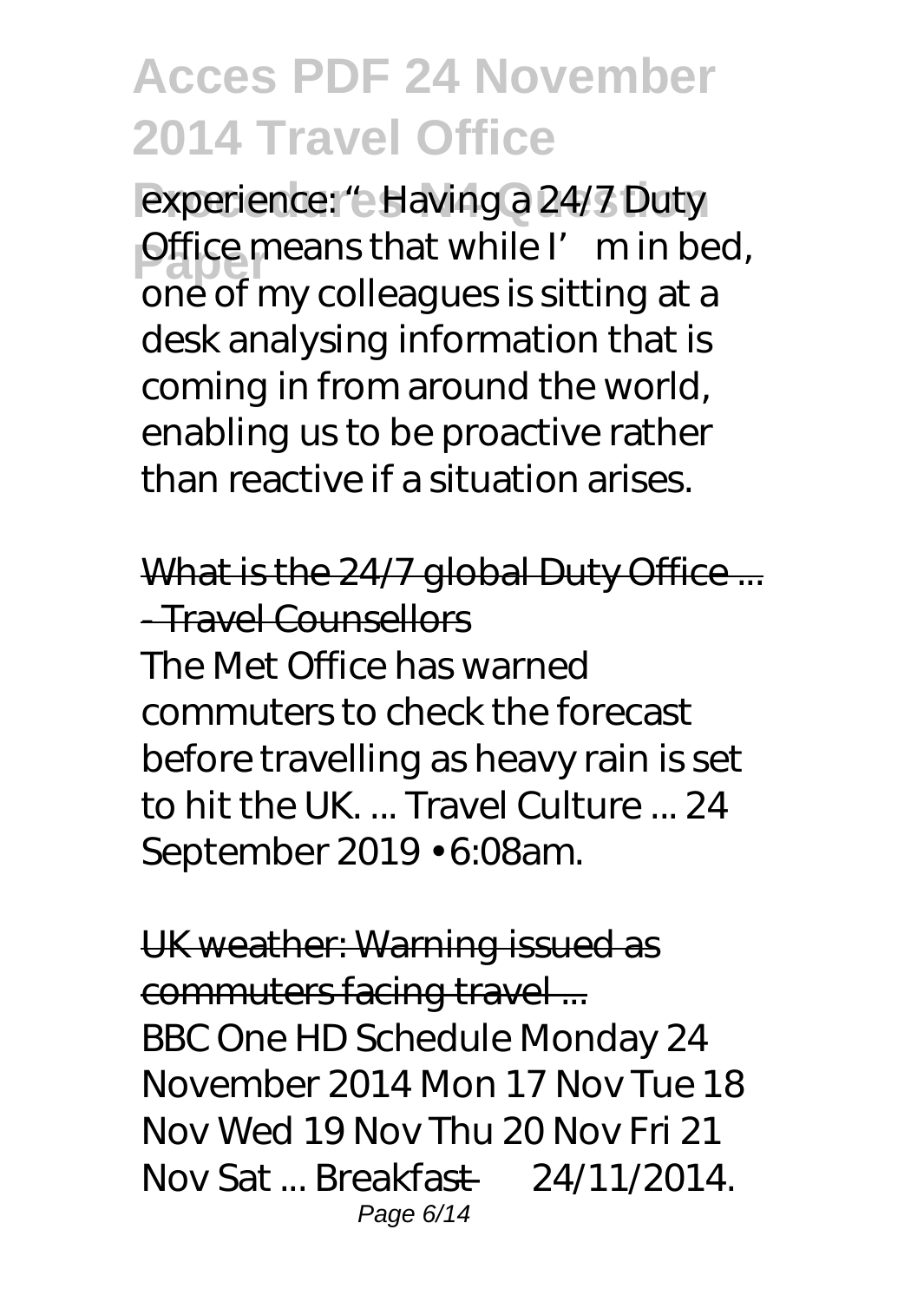The latest news, sport, business and weather from the BBC's...

BBC One HD - Schedules, Monday 24 November 2014

24/7 TRAVEL LIMITED - Free company information from Companies House including registered office address, filing history, accounts, annual return, officers, charges, business activity

24/7 TRAVEL LIMITED - Overview (free company information ... 24/7 Emergency Hours Crisis Line - 07825 601811 . Touchstone Underwriting Travel Office Combined Policy | 5 General Conditions 1 Policy voidable This policy shall be voidable in the event of misrepresentation misdescription or non-disclosure of any material particular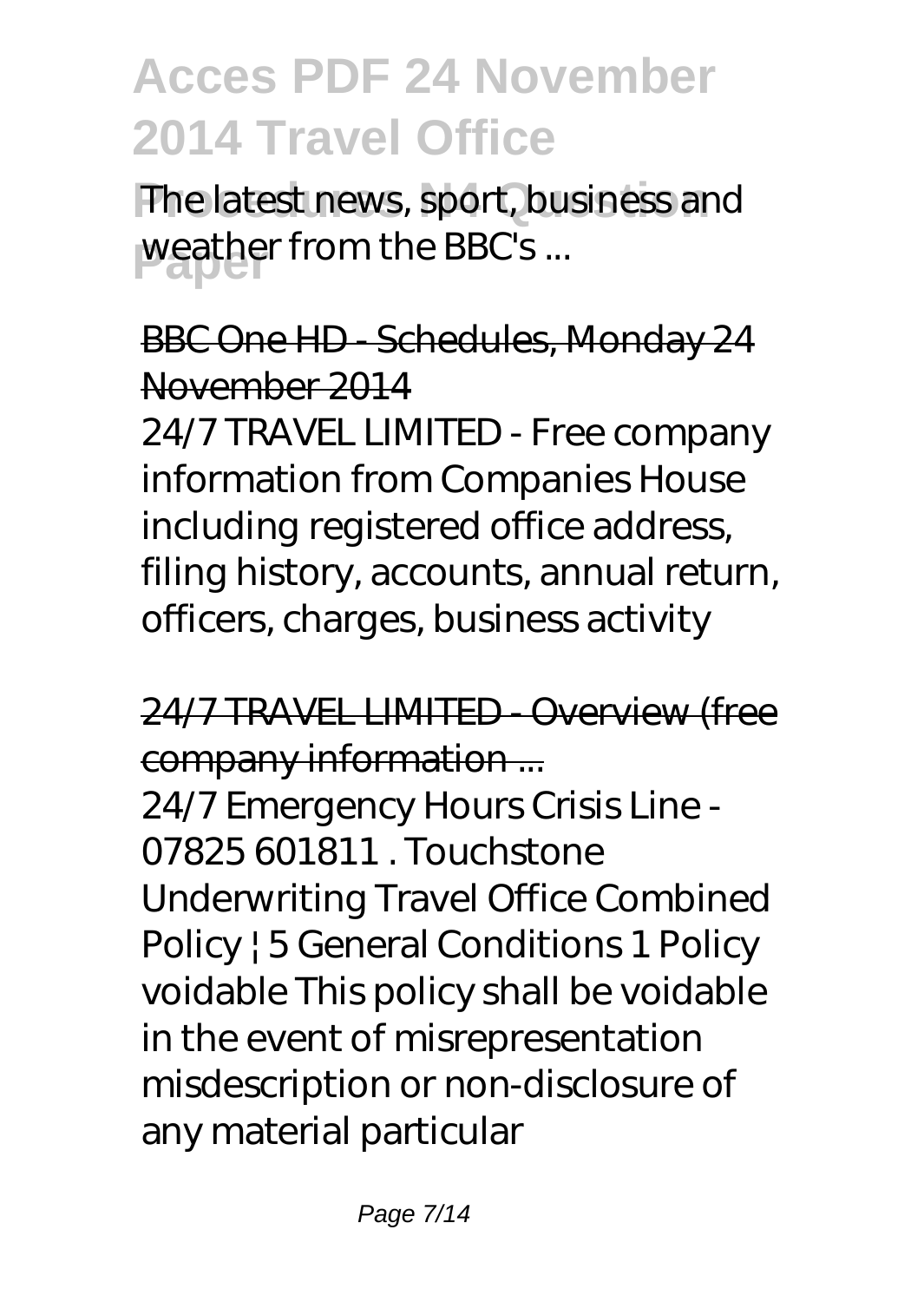**FRAVEL OFFICE - Touchstone:** ion **Underwriting Limited** On November 24, 2014 the Official USD to GBP Exchange Rate: Close: 1  $USD = 0.637$  GBP. Best: 1 USD = 0.63698 GBP. Worst: 1 USD = 0.63698 GBP. Today's Live US Dollar to British Pound Spot Rate:

US Dollar to British Pound Exchange Rate History For 24 ...

United States November 2014 – Calendar with American holidays. Monthly calendar for the month November in year 2014. Calendars – online and print friendly – for any year and month

November 2014 Calendar - Time and **Date** 

How to apply for a travel document. Individuals will need to fill the TD112 Page 8/14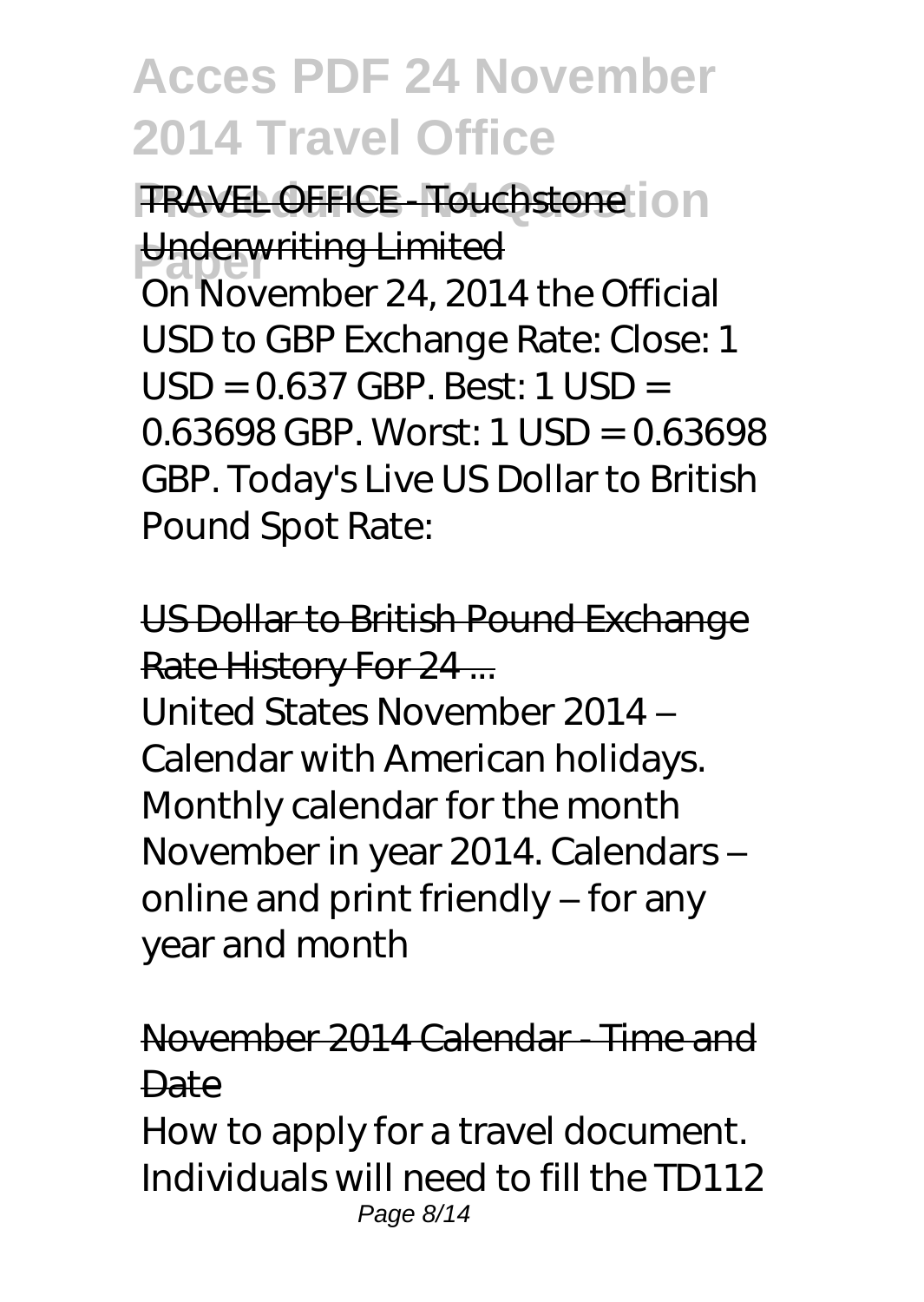**BRP** form and then send it to then **Home Office with accompanying** documents. This can be filled in online or sent via post if it' s a new document or if your existing document has expired.. You will need to have received your biometric residence permit (BRP) which should be up to date.

#### Convention Travel Document & **Passports**

24 November 2014 Uruguay promotes installation of POS terminals and related accessories Through Decree No. 319/014, effective as of 10 November 2014, Uruguay is promoting the installation and running of POS (Point of Sale) terminals and billing systems, which will help in reducing the Value Added Tax (VAT) rate and enable Page 9/14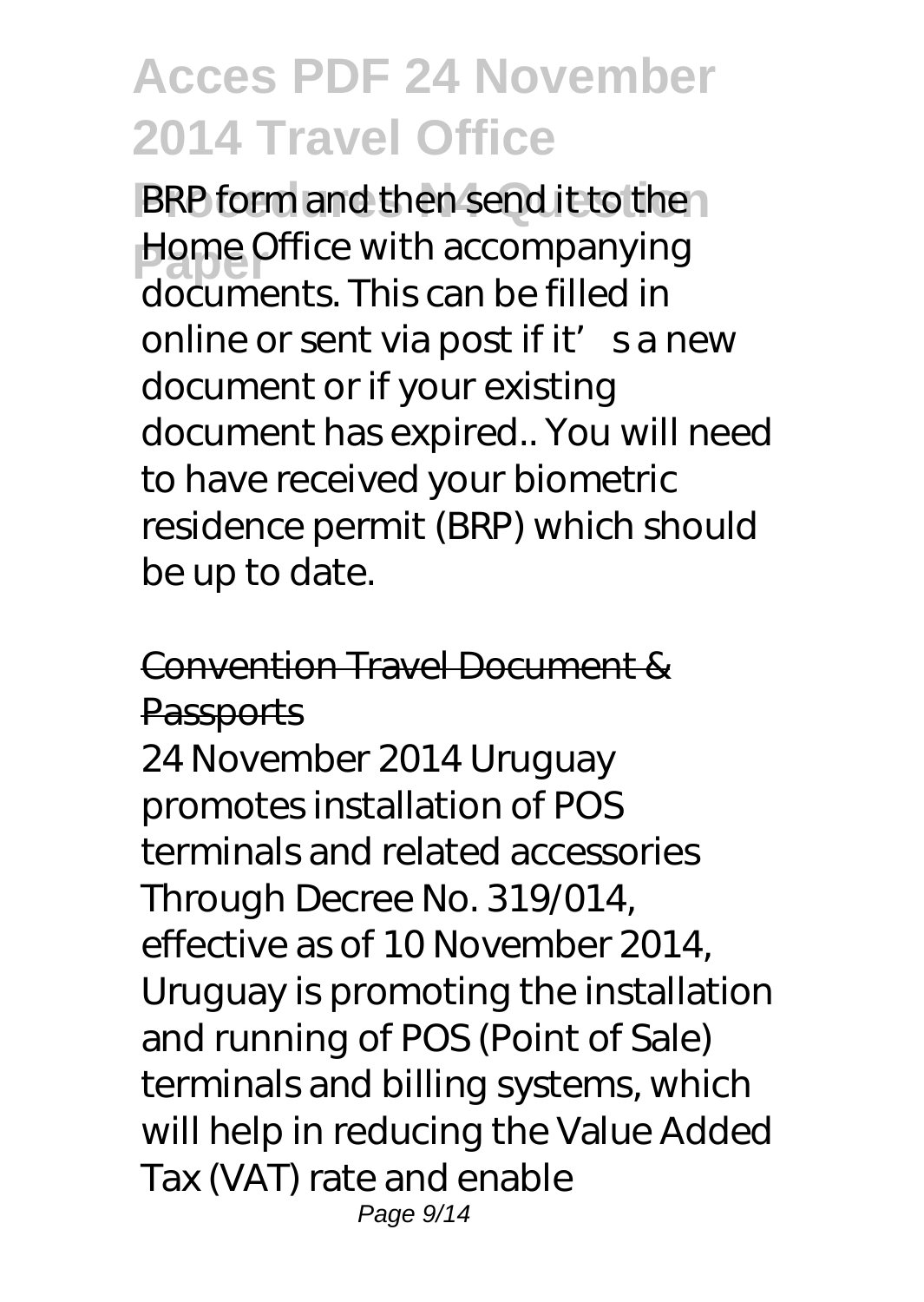**Acces PDF 24 November 2014 Travel Office Procedures N4 Question Paper** 24 November 2014 Global Tax Alert Jamaican Dollar Exchange Rates for 24/11/2014 (24 November 2014) See top 15 exchange rates history matrix for 24 November 2014

Jamaican Dollar Exchange Rates for 24/11/2014 (24 November ... Improvement and Scrutiny - Management meeting agenda 24 November 2014

Improvement and Scrutiny Management Committee 24 November 2014 Buses replace trains between Preston and Colne on Saturday 21 and Sunday 22 November Buses replace trains between Bolton and Blackburn / Clitheroe on Saturday 21 and Sunday 22 November Amended service Page 10/14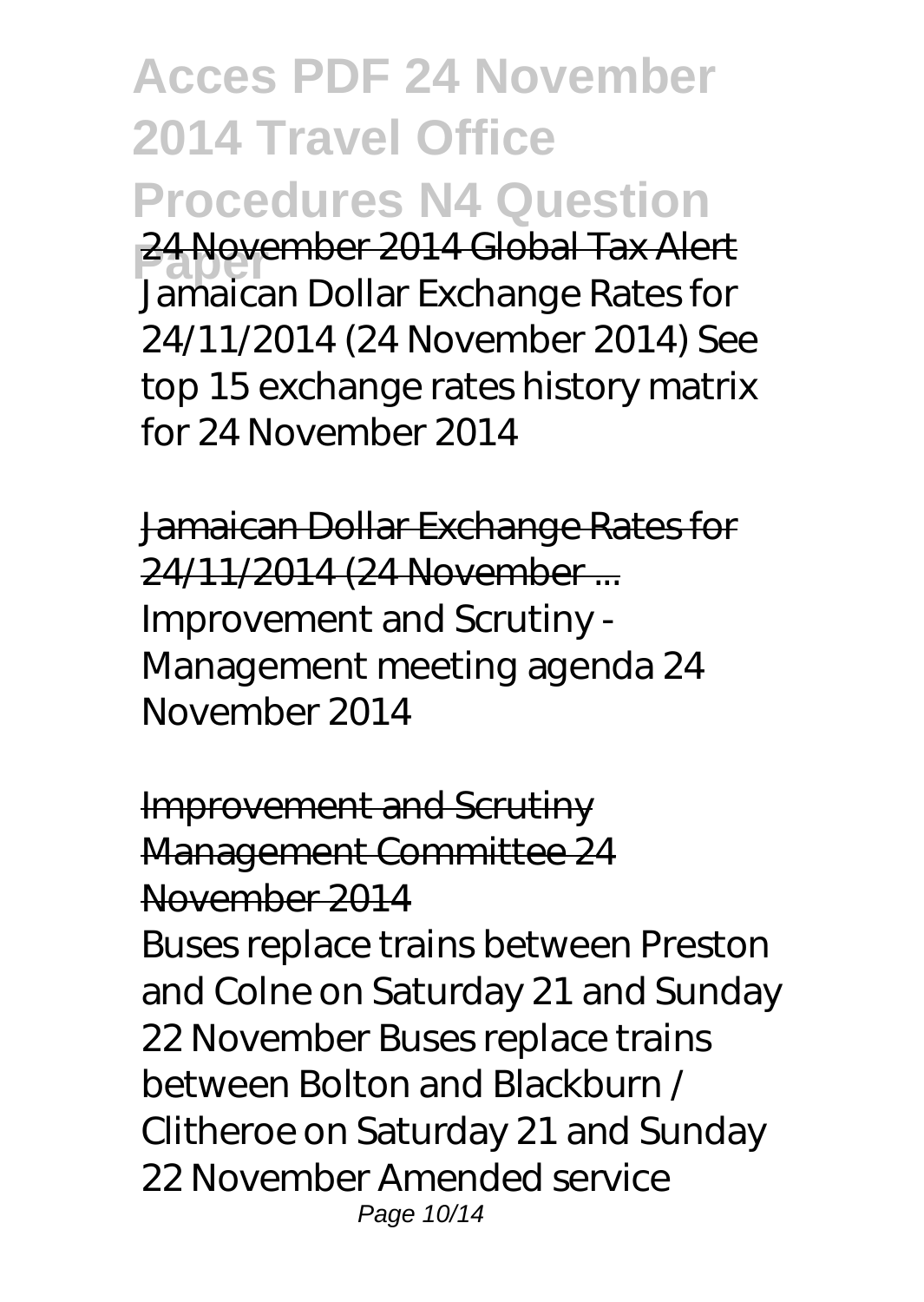through Sunderland on Saturday 21 and Sunday 22 November No trains at Blackburn on Saturday 21 and Sunday 22 November

National Rail Enquiries - Northern Oral Answers to Questions — Office of the First Minister and deputy First Minister – in the Northern Ireland Assembly at 2:00 pm on 24th November 2014. Alert me about debates like this « Previous debate. All Northern Ireland Assembly debates on 24 Nov 2014 ...

Oral Answers to Questions — Office of the First Minister

Download this stock image: Qom, Iran. 24th Nov, 2014. November 24, 2014 - Qom, Iran - Clerics talk to each other at a mosque in a religious complex during the World Congress Page 11/14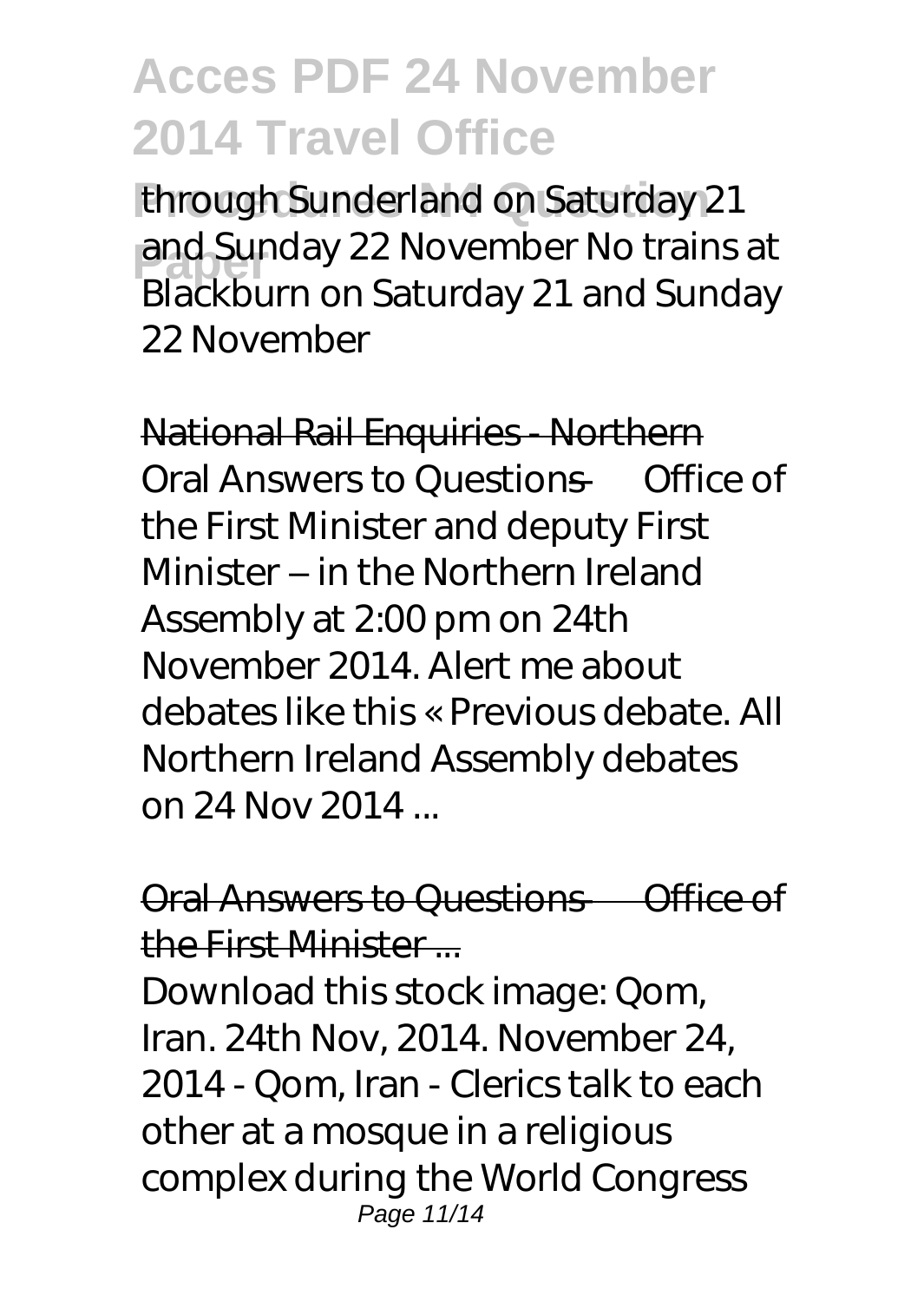on Extremist and Takfiri Movement in **the Islamic Scholars' View, in the holy**<br>
situation shout 120km (75 miles) city of Qom, about 120 km (75 miles) south of Tehran.

Qom, Iran. 24th Nov, 2014. November 24, 2014 - Qom, Iran ...

Wet season (June to November / summer and autumn) June to November is the wet season and is often characterised by heavy showers and thunderstorms. The Atlantic hurricane season exists between these months, and Jamaica is just as vulnerable as its neighbouring islands.

Jamaica weather - Met Office Box Office Collection Accepted Tickets left at the box office for collection may be picked up on the day, during the hour before the Page 12/14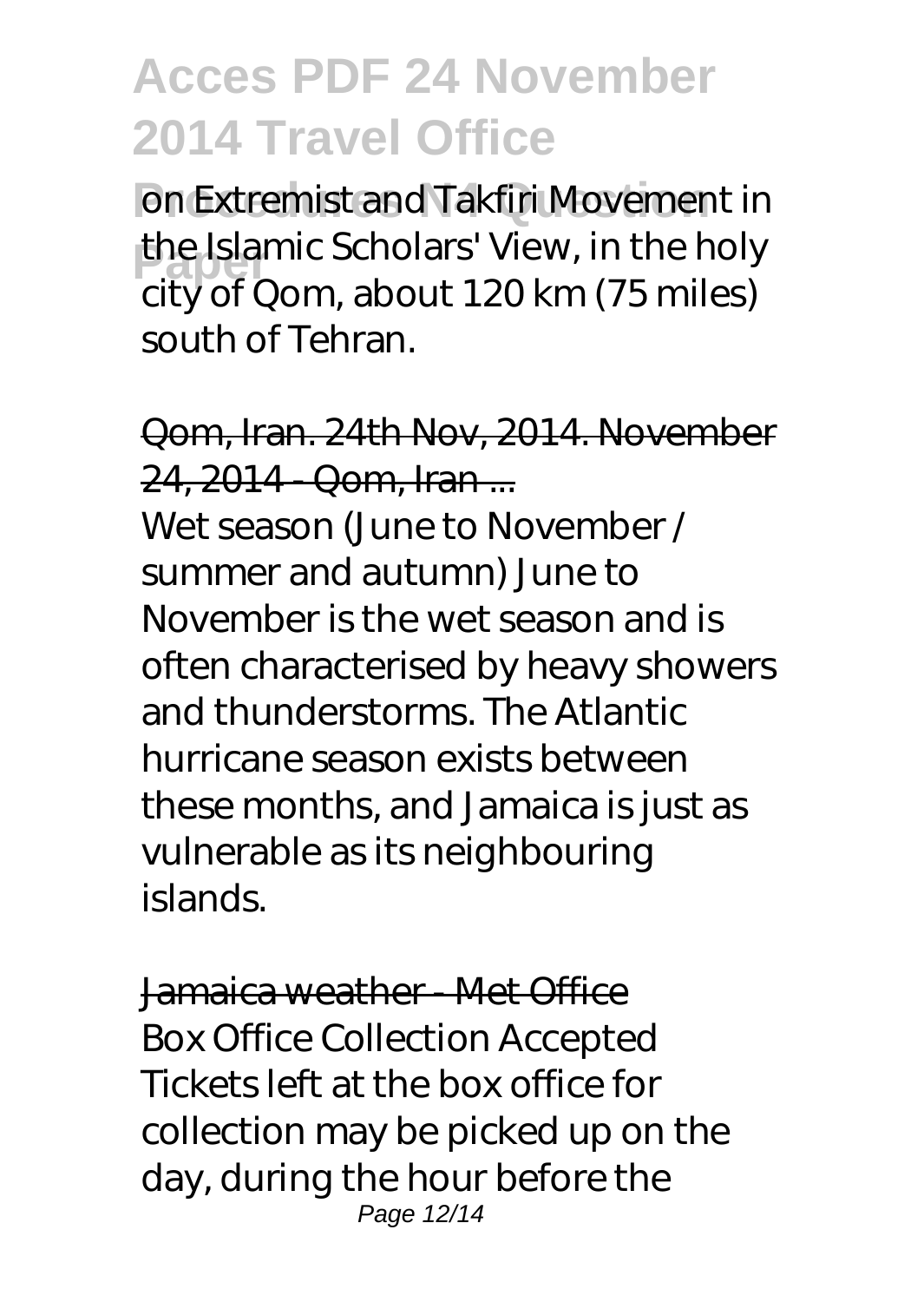performance starts. Please take the **Paper** credit card used to make the booking and the Ticketmaster booking reference number as proof of purchase.

The London Palladium, London | Events & Tickets | Map ... Group Travel Phone 02380213699 Address Group Travel Office 2nd Floor Overline House SO15 1GW Contact note. Opening hours. Monday to Friday - 08:30 - 17:30. Business Travel Phone 02380213698 Textphone number 08006920792 (For customers with hearing impairments) Seat reservations Not available Penalty fares